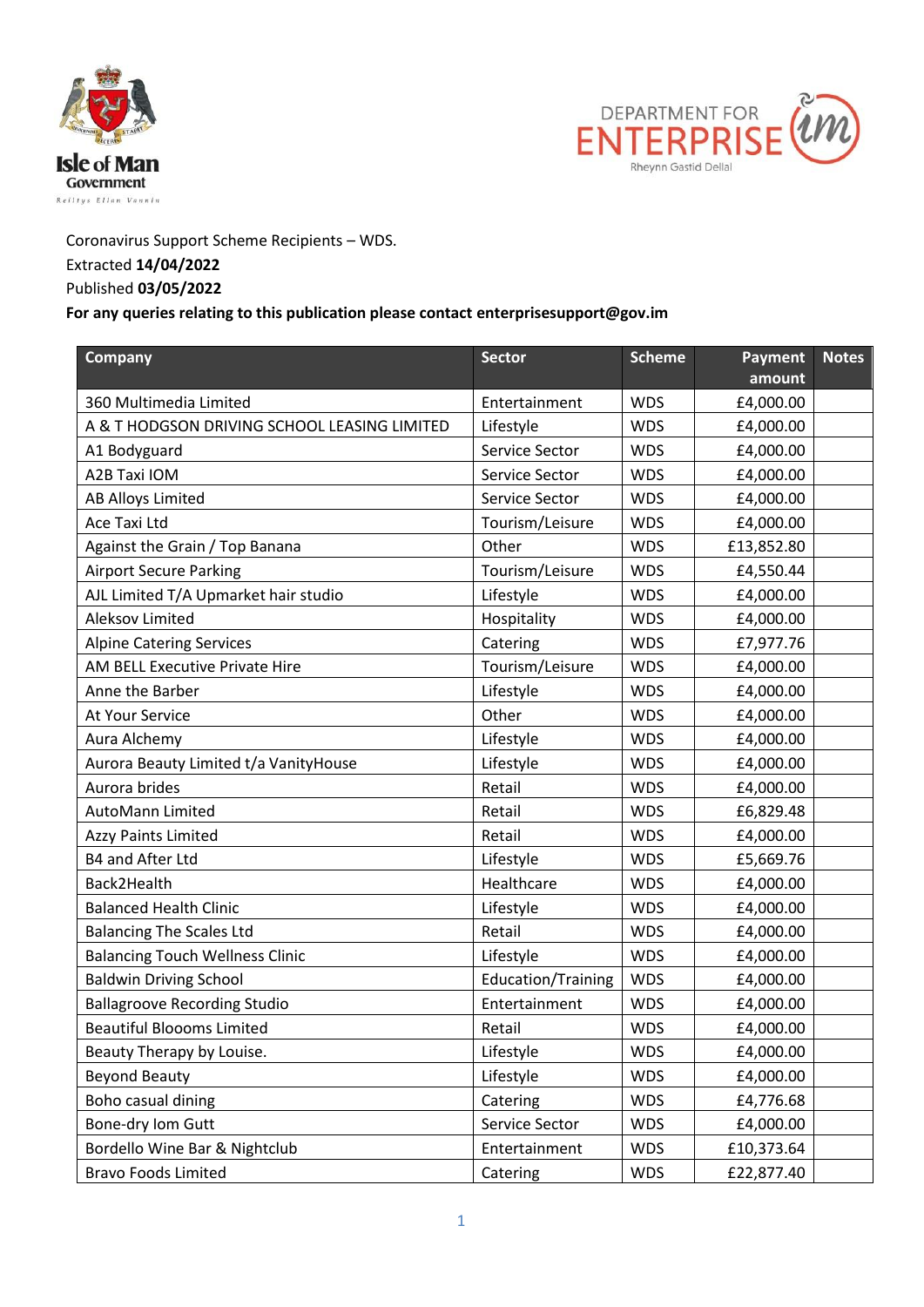| Breizhvannin Creperie                                        | Hospitality        | <b>WDS</b> | £4,000.00  |
|--------------------------------------------------------------|--------------------|------------|------------|
| Brunch, Bakes, Bubbles & Bites Limited                       | Catering           | <b>WDS</b> | £4,000.00  |
| Buffalo Bowling and Leisure Ltd trading as Pepsi Max<br>Bowl | Entertainment      | <b>WDS</b> | £35,976.44 |
| <b>Busy Bee Dog Training</b>                                 | Lifestyle          | <b>WDS</b> | £4,000.00  |
| <b>Butterfingers Wholesale Ltd</b>                           | Catering           | <b>WDS</b> | £4,000.00  |
| By Hand Window Cleaners                                      | Other              | <b>WDS</b> | £4,000.00  |
| <b>C.J.F Aviation Services</b>                               | Service Sector     | <b>WDS</b> | £4,000.00  |
| CACI and Beauty by Jackie                                    | Lifestyle          | <b>WDS</b> | £4,000.00  |
| <b>CAFE RED</b>                                              | Catering           | <b>WDS</b> | £4,047.64  |
| Campervannin                                                 | Tourism/Leisure    | <b>WDS</b> | £4,000.00  |
| Cannan Ltd T/A JCs Bar & Restaurant                          | Hospitality        | <b>WDS</b> | £10,046.80 |
| Caroline Etherington Therapies                               | Other              | <b>WDS</b> | £4,000.00  |
| Carrefour Health & Beauty IOM Limited                        | Lifestyle          | <b>WDS</b> | £51,518.60 |
| <b>Carter Moon</b>                                           | Retail             | <b>WDS</b> | £14,040.64 |
| Castandea T/A The Bay Hotel                                  | Catering           | <b>WDS</b> | £7,309.40  |
| <b>Castle Carpets</b>                                        | Lifestyle          | <b>WDS</b> | £4,000.00  |
| CC Clean                                                     | Service Sector     | <b>WDS</b> | £4,000.00  |
| C-Fit                                                        | Other              | <b>WDS</b> | £4,000.00  |
| Chelsea geddes hair                                          | Lifestyle          | <b>WDS</b> | £4,000.00  |
| ChiroClinic                                                  | Healthcare         | <b>WDS</b> | £4,000.00  |
| <b>Choccy Piccy</b>                                          | Retail             | <b>WDS</b> | £4,000.00  |
| <b>City Framing</b>                                          | Retail             | <b>WDS</b> | £4,000.00  |
| <b>CK Catering</b>                                           | Catering           | <b>WDS</b> | £4,000.00  |
| Claire Christian Couture Ltd                                 | Retail             | <b>WDS</b> | £4,413.52  |
| <b>Claires Dog Walking Services</b>                          | <b>Animal Care</b> | <b>WDS</b> | £4,000.00  |
| <b>Clearly Better Window Cleaners</b>                        | Service Sector     | <b>WDS</b> | £4,000.00  |
| ClickToClean                                                 | Service Sector     | <b>WDS</b> | £4,000.00  |
| Close Leece Farm Ltd                                         | Hospitality        | <b>WDS</b> | £4,000.00  |
| Conrods                                                      | Hospitality        | <b>WDS</b> | £13,411.08 |
| Conrods At the Boathouse                                     | Hospitality        | <b>WDS</b> | £4,838.92  |
| Cornerhouse Coffee                                           | Catering           | <b>WDS</b> | £4,000.00  |
| Cosmic Coffee Shop                                           | Catering           | <b>WDS</b> | £4,000.00  |
| <b>Country Cuisine</b>                                       | Other              | <b>WDS</b> | £4,000.00  |
| <b>Craigend Dental Practice Limited</b>                      | Healthcare         | <b>WDS</b> | £15,378.88 |
| <b>Creative Catering Ltd</b>                                 | Catering           | <b>WDS</b> | £4,000.00  |
| Creative Craftsmann Limited                                  | Retail             | <b>WDS</b> | £18,766.68 |
| <b>Creative Juices</b>                                       | Catering           | <b>WDS</b> | £4,000.00  |
| Cubbin & Bregazzi Ltd                                        | Retail             | <b>WDS</b> | £77,555.72 |
| Cushla                                                       | Lifestyle          | <b>WDS</b> | £4,000.00  |
| <b>Cuts and Fades</b>                                        | Lifestyle          | <b>WDS</b> | £4,000.00  |
| D G G Limited                                                | Lifestyle          | <b>WDS</b> | £7,590.00  |
| D.D's                                                        | Catering           | <b>WDS</b> | £4,383.48  |
| Dance Wear of Douglas Limited                                | Retail             | <b>WDS</b> | £25,848.96 |
| Dangerous Apparel Limited                                    | Retail             | <b>WDS</b> | £4,000.00  |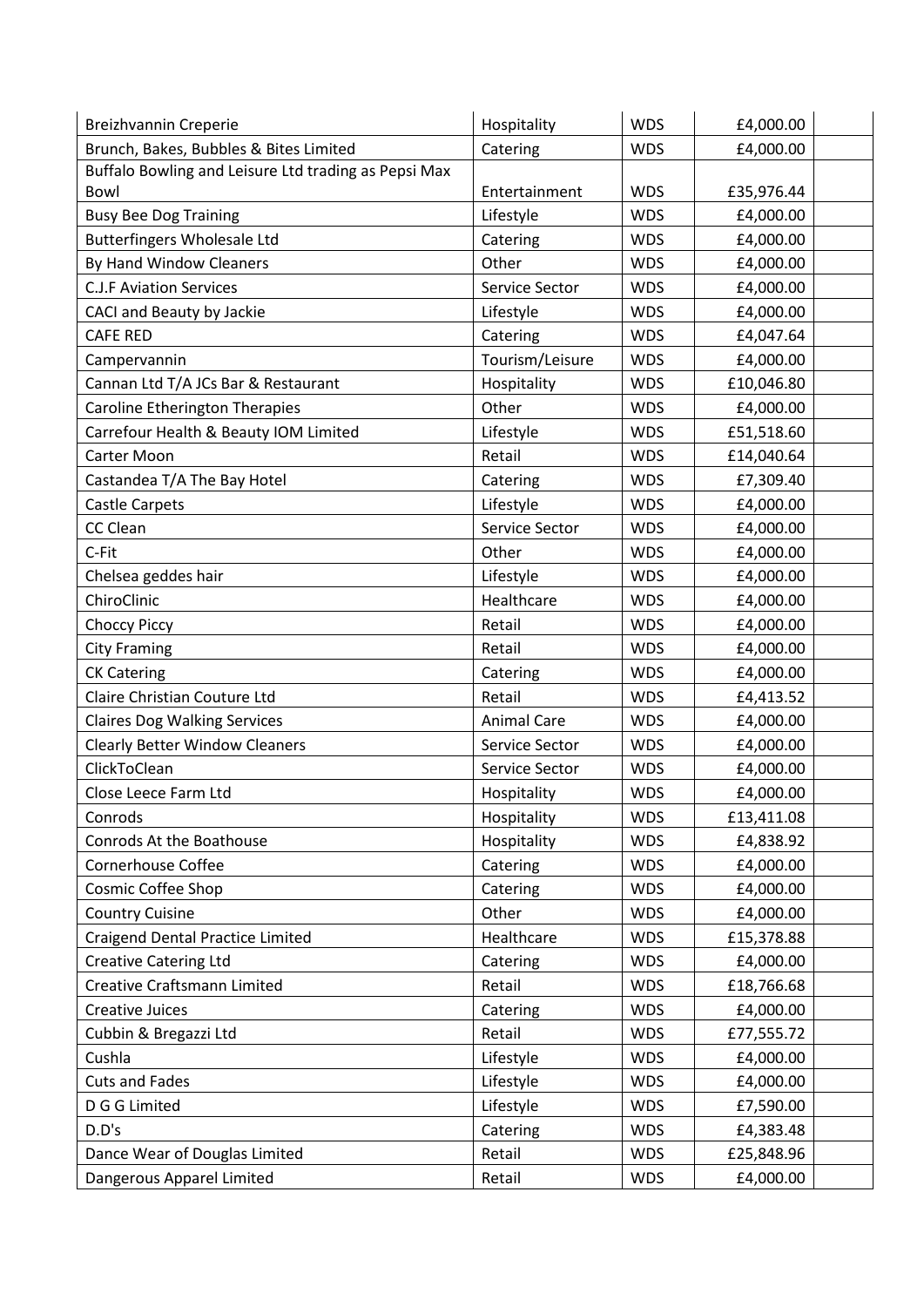| DB Autos and Son                              | Retail          | <b>WDS</b> | £14,670.40 |
|-----------------------------------------------|-----------------|------------|------------|
| DGP Station Road Garage Limited               | Service Sector  | <b>WDS</b> | £4,000.00  |
| Diva Limited                                  | Lifestyle       | <b>WDS</b> | £4,000.00  |
| Diverse Signs Limited                         | Retail          | <b>WDS</b> | £4,000.00  |
| Dolyn's Barber Shop                           | Lifestyle       | <b>WDS</b> | £4,000.00  |
| Dressmakers Workshop                          | Retail          | <b>WDS</b> | £4,000.00  |
| DriftAway Mobile Therapy                      | Other           | <b>WDS</b> | £4,000.00  |
| Dry Cleaning by Christophers                  | Other           | <b>WDS</b> | £10,040.76 |
| <b>Duke Marketing Limited</b>                 | Retail          | <b>WDS</b> | £10,807.23 |
| Duncox Hospitality T/A The Front Porch        | Hospitality     | <b>WDS</b> | £11,353.48 |
| Duncox Travel T/A Island Travel               | Tourism/Leisure | <b>WDS</b> | £4,542.24  |
| DUSK LTD T/A CLUCAS FLORISTS AND THE HEEL BAR | Retail          | <b>WDS</b> | £10,429.24 |
| Eclipse                                       | Retail          | <b>WDS</b> | £15,628.80 |
| Elegance Management Systems Itd               | Service Sector  | <b>WDS</b> | £4,000.00  |
| Elements natural health centre                | Lifestyle       | <b>WDS</b> | £4,000.00  |
| <b>Elements Of Beauty</b>                     | Lifestyle       | <b>WDS</b> | £4,000.00  |
| Eleven eleven fitness                         | Leisure         | <b>WDS</b> | £4,000.00  |
| <b>Elite Medical Ltd</b>                      | Other           | <b>WDS</b> | £13,865.80 |
| <b>Elite Nails</b>                            | Lifestyle       | <b>WDS</b> | £4,000.00  |
| <b>Elite Voyages</b>                          | Tourism/Leisure | <b>WDS</b> | £9,536.48  |
| Esther Jones Yoga Ltd                         | Lifestyle       | <b>WDS</b> | £4,000.00  |
| <b>Eternal Beauty Limited</b>                 | Lifestyle       | <b>WDS</b> | £4,000.00  |
| eternity hair specialists                     | Lifestyle       | <b>WDS</b> | £6,771.28  |
| Eurasia trading limited                       | Service Sector  | <b>WDS</b> | £4,000.00  |
| <b>Event Lighting Services LTD</b>            | Entertainment   | <b>WDS</b> | £10,774.08 |
| <b>Exit Strategy Limited</b>                  | Entertainment   | <b>WDS</b> | £8,919.96  |
| Express Fixings & Fittings Limited            | Retail          | <b>WDS</b> | £16,822.56 |
| <b>Extra Fancy Limited</b>                    | Hospitality     | <b>WDS</b> | £11,700.00 |
| <b>Fabrizio Limited</b>                       | Lifestyle       | <b>WDS</b> | £27,134.00 |
| <b>Fastlane Limited</b>                       | Retail          | <b>WDS</b> | £4,000.00  |
| Fayle Safe Security Limited                   | Retail          | <b>WDS</b> | £4,000.00  |
| Fire & Ice                                    | Catering        | <b>WDS</b> | £4,000.00  |
| First Egg Limited TA Bonjour Creperie         | Catering        | <b>WDS</b> | £5,139.92  |
| Frozzd                                        | Catering        | <b>WDS</b> | £4,000.00  |
| <b>Gadget Mann Limited</b>                    | Retail          | <b>WDS</b> | £4,000.00  |
| garridental Itd                               | Healthcare      | <b>WDS</b> | £4,000.00  |
| Gelatory                                      | Hospitality     | <b>WDS</b> | £6,203.80  |
| <b>Ginger Limited</b>                         | Entertainment   | <b>WDS</b> | £4,000.00  |
| <b>GM Queens Ltd</b>                          | Hospitality     | <b>WDS</b> | £5,395.52  |
| Good for You                                  | Lifestyle       | <b>WDS</b> | £4,000.00  |
| Good Stuff Restaurants Ltd                    | Catering        | <b>WDS</b> | £9,479.56  |
| <b>Gorilla Quality Limited</b>                | Tourism/Leisure | <b>WDS</b> | £4,000.00  |
| Green-away cleaners                           | Service Sector  | <b>WDS</b> | £4,000.00  |
| Hair Art by Jordan                            | Lifestyle       | <b>WDS</b> | £4,000.00  |
| Hair by charlie                               | Lifestyle       | <b>WDS</b> | £4,000.00  |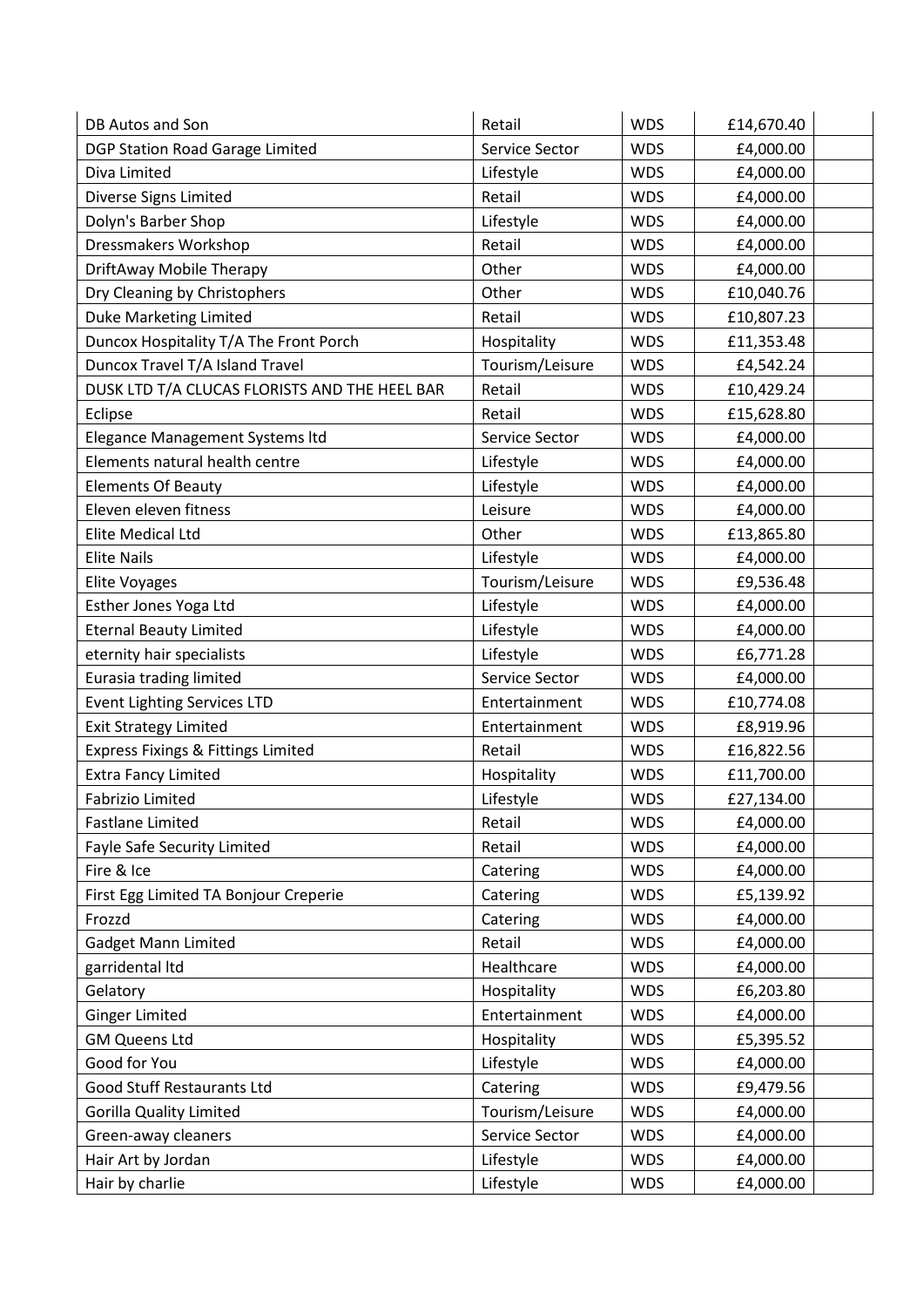| Hair by Karyn                                     | Other                     | <b>WDS</b> | £4,000.00  |  |
|---------------------------------------------------|---------------------------|------------|------------|--|
| <b>Hair Razors</b>                                | Lifestyle                 | <b>WDS</b> | £6,082.72  |  |
| Hairtraffic Limited                               | Lifestyle                 | <b>WDS</b> | £4,000.00  |  |
| Happy Valley PlaySchool                           | Education/Training        | <b>WDS</b> | £4,000.00  |  |
| <b>Harbour Lights</b>                             | Catering                  | <b>WDS</b> | £39,226.16 |  |
| HARBOUR VIEW BISTRO LIMITED                       | Catering                  | <b>WDS</b> | £18,745.84 |  |
| Harmony Beauty                                    | Lifestyle                 | <b>WDS</b> | £4,000.00  |  |
| <b>Heathlands Cattery</b>                         | <b>Animal Care</b>        | <b>WDS</b> | £4,000.00  |  |
| heidis fish n bits                                | Retail                    | <b>WDS</b> | £4,000.00  |  |
| hidden beauty                                     | Lifestyle                 | <b>WDS</b> | £4,000.00  |  |
| <b>Home Maid Cleaning Services</b>                | Service Sector            | <b>WDS</b> | £4,000.00  |  |
| <b>Hot Gossip</b>                                 | Lifestyle                 | <b>WDS</b> | £4,000.00  |  |
| Human                                             | Lifestyle                 | <b>WDS</b> | £4,000.00  |  |
| Hummingbird Yoga                                  | Lifestyle                 | <b>WDS</b> | £4,000.00  |  |
| <b>IM1 CAR CENTRE LIMITED</b>                     | Other                     | <b>WDS</b> | £26,449.36 |  |
| Inferno Fossa                                     | Lifestyle                 | <b>WDS</b> | £4,000.00  |  |
| Inner Alchemy                                     | <b>Education/Training</b> | <b>WDS</b> | £4,000.00  |  |
| <b>INVESTICO MANAGEMENT LTD</b>                   | Hospitality               | <b>WDS</b> | £20,323.36 |  |
| <b>IOM Trike Tours Ltd</b>                        | Tourism/Leisure           | <b>WDS</b> | £4,000.00  |  |
| Irish Sea Diving and Marine Services Ltd          | Retail                    | <b>WDS</b> | £4,000.00  |  |
| <b>Island Taxis Limited</b>                       | Service Sector            | <b>WDS</b> | £3,000.00  |  |
| Isle of Cider                                     | Retail                    | <b>WDS</b> | £4,000.00  |  |
| Isle of Man Live at Home Schemes                  | Healthcare                | <b>WDS</b> | £4,000.00  |  |
| Isle of Man Motor Museum Limited                  | Tourism/Leisure           | <b>WDS</b> | £45,169.56 |  |
| Isle of Man Vagabonds Rugby Football Club Limited | Hospitality               | <b>WDS</b> | £4,000.00  |  |
| isola                                             | Catering                  | <b>WDS</b> | £8,493.44  |  |
| J9 performance                                    | Lifestyle                 | <b>WDS</b> | £5,360.12  |  |
| <b>JABBA LIMITED</b>                              | Other                     | <b>WDS</b> | £4,000.00  |  |
| Julies fitness studio                             | Leisure                   | <b>WDS</b> | £4,000.00  |  |
| Just Barbering Ltd                                | Lifestyle                 | <b>WDS</b> | £4,000.00  |  |
| Just Pizza & Pasta                                | Hospitality               | <b>WDS</b> | £19,455.16 |  |
| K Ds Barbers                                      | Lifestyle                 | <b>WDS</b> | £4,393.28  |  |
| Kapable Learning Solutions                        | <b>Education/Training</b> | <b>WDS</b> | £4,000.00  |  |
| Kelcur (IOM) Limited                              | Hospitality               | <b>WDS</b> | £7,377.28  |  |
| Kella Catering Limited                            | Hospitality               | <b>WDS</b> | £5,099.76  |  |
| Kerry Childminding                                | Other                     | <b>WDS</b> | £4,000.00  |  |
| L&L Mcmurdo                                       | Other                     | <b>WDS</b> | £4,000.00  |  |
| La Mona Lisa Limited                              | Catering                  | <b>WDS</b> | £5,863.92  |  |
| Laser Mayhem Limited                              | Entertainment             | <b>WDS</b> | £4,000.00  |  |
| Liam Gilman Photography Limited                   | Lifestyle                 | <b>WDS</b> | £4,000.00  |  |
| Life Balance                                      | Lifestyle                 | <b>WDS</b> | £4,000.00  |  |
| Little Hands, Little Feet Keepsakes               | Retail                    | <b>WDS</b> | £4,000.00  |  |
| Little Shed at The Glen                           | Hospitality               | <b>WDS</b> | £4,000.00  |  |
| Macbeths Limited                                  | Hospitality               | <b>WDS</b> | £12,423.28 |  |
| Mad Jacks Axe Throwing                            | Hospitality               | <b>WDS</b> | £9,323.56  |  |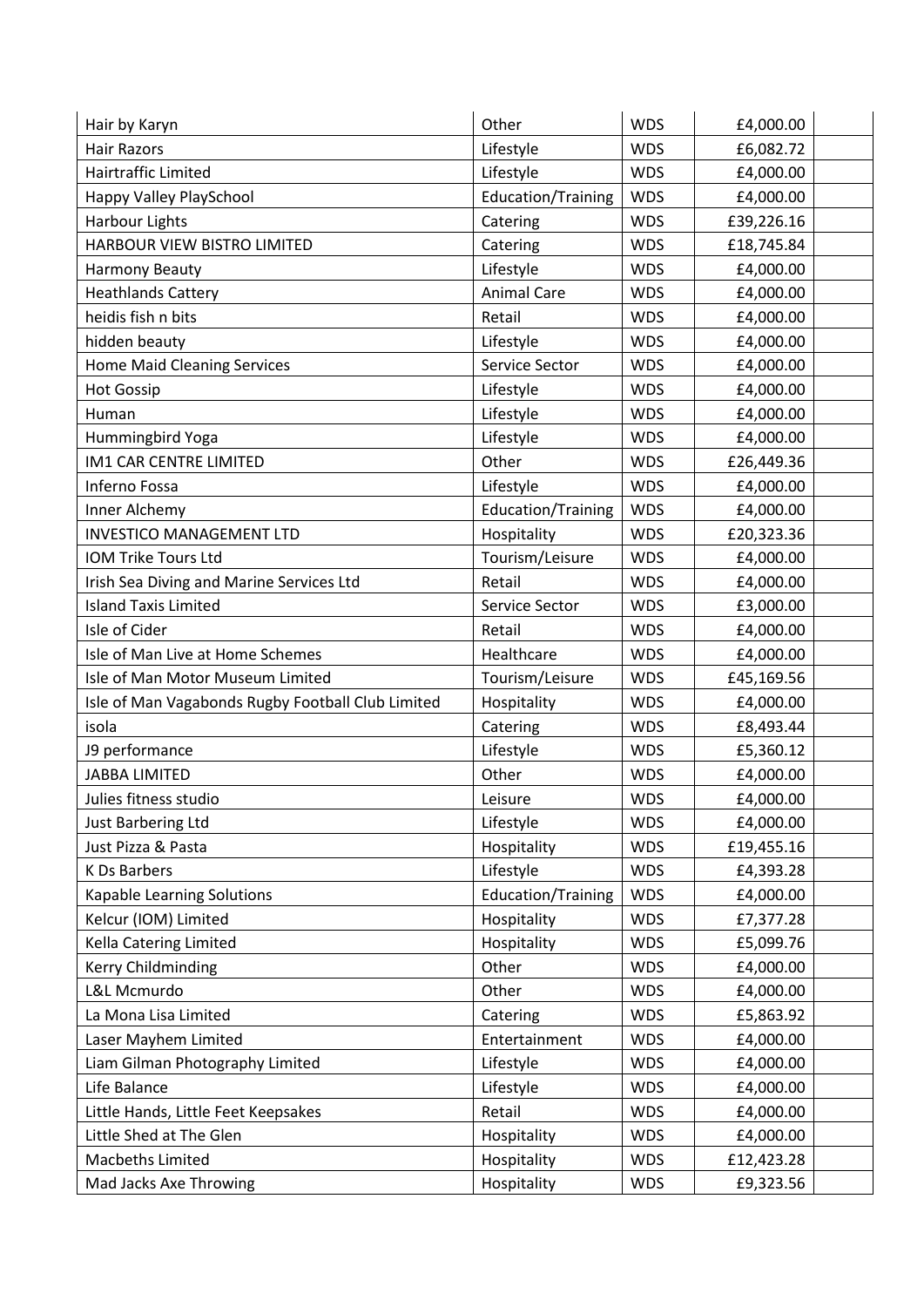| Mama Bear's Ltd t/a The Cub House                   | Leisure            | <b>WDS</b> | £5,932.80  |
|-----------------------------------------------------|--------------------|------------|------------|
| <b>MANN SIGHTSEEING TOURS</b>                       | Entertainment      | <b>WDS</b> | £4,000.00  |
| MANNIN COLLECTIONS LIMITED                          | Retail             | <b>WDS</b> | £5,642.56  |
| MannVend Ltd                                        | Catering           | <b>WDS</b> | £28,702.92 |
| Manx Buttery Cafe                                   | Catering           | <b>WDS</b> | £15,342.52 |
| <b>Manx Dome Limited</b>                            | Leisure            | <b>WDS</b> | £4,000.00  |
| <b>Manx Inspirations</b>                            | Retail             | <b>WDS</b> | £4,000.00  |
| <b>Manx Local Butchers</b>                          | Catering           | <b>WDS</b> | £4,000.00  |
| Manx Waste Solutions Limited                        | Other              | <b>WDS</b> | £4,000.00  |
| McKiernan and Hill Ltd TA Just Bathrooms            | Retail             | <b>WDS</b> | £6,902.32  |
| Meiers Caff Ltd T/A The Caff                        | Hospitality        | <b>WDS</b> | £10,267.16 |
| Memory Lane Sweet Shop Ltd                          | Retail             | <b>WDS</b> | £4,000.00  |
| menZone Ltd                                         | Lifestyle          | <b>WDS</b> | £4,000.00  |
| Michael Levine Decorative Arts / Aylmer Levine Fine |                    |            |            |
| Art                                                 | Retail             | <b>WDS</b> | £4,000.00  |
| Mike Vipond Golf Limited                            | Other              | <b>WDS</b> | £15,115.08 |
| Mikes Taxi & Executive Private Hire                 | Other              | <b>WDS</b> | £4,000.00  |
| <b>Millennium Music</b>                             | Education/Training | <b>WDS</b> | £4,000.00  |
| minky metals limited                                | Retail             | <b>WDS</b> | £30,204.64 |
| <b>Mission Limited</b>                              | Lifestyle          | <b>WDS</b> | £4,000.00  |
| Mop hair limited                                    | Lifestyle          | <b>WDS</b> | £4,000.00  |
| motosyko                                            | Retail             | <b>WDS</b> | £4,000.00  |
| Multitude                                           | Retail             | <b>WDS</b> | £4,000.00  |
| Mylchreests Car Rental                              | Tourism/Leisure    | <b>WDS</b> | £18,140.00 |
| Nails by Michela                                    | Lifestyle          | <b>WDS</b> | £4,000.00  |
| Nailz2Beauty                                        | Lifestyle          | <b>WDS</b> | £7,052.44  |
| <b>Nemesis Paints Limited</b>                       | Service Sector     | <b>WDS</b> | £4,000.00  |
| <b>New Beginnings</b>                               | Lifestyle          | <b>WDS</b> | £4,000.00  |
| Newson Trading Company Ltd                          | Retail             | <b>WDS</b> | £28,972.00 |
| Next Level Fitness                                  | Lifestyle          | <b>WDS</b> | £4,000.00  |
| No 5 Wellington Street                              | Lifestyle          | <b>WDS</b> | £4,000.00  |
| Northern Freemasons Limited                         | Hospitality        | <b>WDS</b> | £9,435.88  |
| Oasis Catering Ltd                                  | Retail             | <b>WDS</b> | £11,833.76 |
| <b>OMazing Life</b>                                 | Lifestyle          | <b>WDS</b> | £4,000.00  |
| On The Road Tattoo                                  | Lifestyle          | <b>WDS</b> | £4,000.00  |
| <b>Online Overdrive</b>                             | Retail             | <b>WDS</b> | £4,000.00  |
| <b>Outdoors Ramsey Ltd</b>                          | Retail             | <b>WDS</b> | £4,000.00  |
| Paramount Fitness IoM                               | Other              | <b>WDS</b> | £4,000.00  |
| Parish Pantry                                       | Catering           | <b>WDS</b> | £4,000.00  |
| Parker & Snell Company / Carl Parker Acting Classes | Education/Training | <b>WDS</b> | £4,000.00  |
| Parlato Limited                                     | Retail             | <b>WDS</b> | £4,000.00  |
| parliament street pub co ltd                        | Hospitality        | <b>WDS</b> | £9,888.52  |
| passwithDonna Limited                               | Education/Training | <b>WDS</b> | £4,000.00  |
| Pawfection limited                                  | <b>Animal Care</b> | <b>WDS</b> | £4,000.00  |
| Permanently Perfect Cosmetic Ltd                    | Lifestyle          | <b>WDS</b> | £4,000.00  |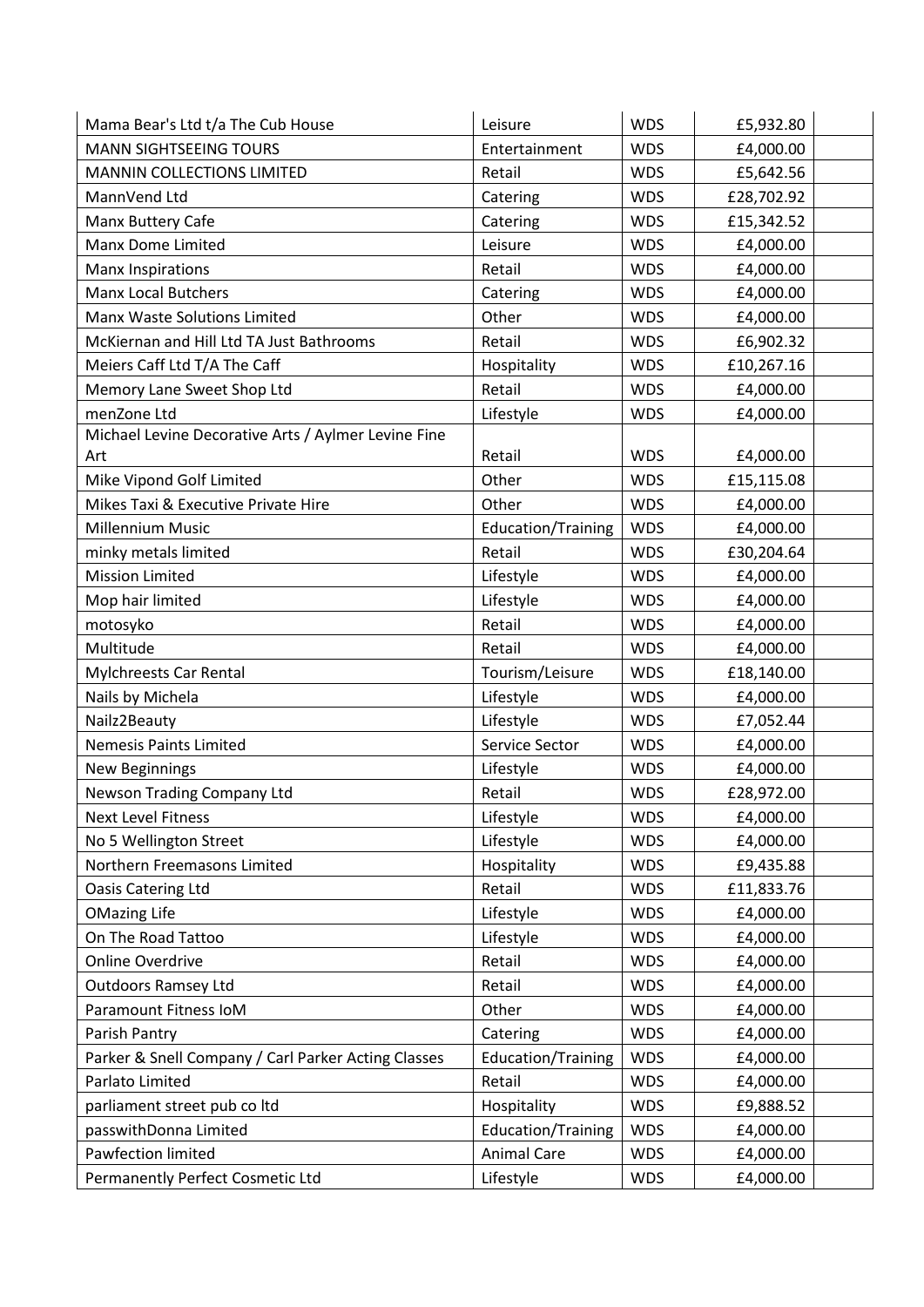| Pilates Isle of Man                        | Lifestyle          | <b>WDS</b> | £4,000.00  |  |
|--------------------------------------------|--------------------|------------|------------|--|
| Pilates Room                               | Lifestyle          | <b>WDS</b> | £4,000.00  |  |
| <b>Platinum Beauty</b>                     | Lifestyle          | <b>WDS</b> | £4,000.00  |  |
| Platinum Holdings Limited                  | Other              | <b>WDS</b> | £3,000.00  |  |
| Pop Podiatry                               | Lifestyle          | <b>WDS</b> | £4,000.00  |  |
| <b>Premier Taxis Limited</b>               | Tourism/Leisure    | <b>WDS</b> | £4,000.00  |  |
| PRETTY WOMAN BEAUTY THERAPY                | Lifestyle          | <b>WDS</b> | £4,000.00  |  |
| Pride Ironing Services Limited             | Service Sector     | <b>WDS</b> | £4,000.00  |  |
| Process42 Limited                          | Education/Training | <b>WDS</b> | £4,000.00  |  |
| Prodigy Itd                                | Lifestyle          | <b>WDS</b> | £4,000.00  |  |
| <b>PSM Sports Clinic</b>                   | Lifestyle          | <b>WDS</b> | £4,000.00  |  |
| pure inspiration                           | Retail             | <b>WDS</b> | £9,942.72  |  |
| <b>PURITE LTD</b>                          | Other              | <b>WDS</b> | £4,000.00  |  |
| Quad Bike Mania Limited                    | Entertainment      | <b>WDS</b> | £4,000.00  |  |
| Quality Cleaners (Ramsey) Ltd              | Retail             | <b>WDS</b> | £6,705.56  |  |
| Queen bee ink                              | Lifestyle          | <b>WDS</b> | £4,000.00  |  |
| Ravioli House Ltd                          | Catering           | <b>WDS</b> | £13,196.08 |  |
| Ray's Handyman Services                    | Service Sector     | <b>WDS</b> | £4,000.00  |  |
| re.DESIGN.iom                              | Service Sector     | <b>WDS</b> | £4,000.00  |  |
| Rio's BBQ & Rodizio Ltd                    | Catering           | <b>WDS</b> | £10,046.40 |  |
| Road and track Motorcycles Ltd             | Retail             | <b>WDS</b> | £15,061.12 |  |
| <b>Rock Food Concepts</b>                  | Hospitality        | <b>WDS</b> | £21,219.48 |  |
| Rockwell Limited                           | Hospitality        | <b>WDS</b> | £17,693.24 |  |
| Rogers mobile hairdressing                 | Retail             | <b>WDS</b> | £4,000.00  |  |
| Rosemary Holistic therapies                | Lifestyle          | <b>WDS</b> | £4,000.00  |  |
| Royal Vapes Limited                        | Retail             | <b>WDS</b> | £4,000.00  |  |
| RW Entertainment Ltd                       | Hospitality        | <b>WDS</b> | £4,014.52  |  |
| Sandpiper (Isle of Man) Limited            | Retail             | <b>WDS</b> | £72,898.96 |  |
| Savina 's Secret                           | Leisure            | <b>WDS</b> | £4,000.00  |  |
| <b>SB Autos</b>                            | Service Sector     | <b>WDS</b> | £4,000.00  |  |
| Secret Garden Beauty                       | Lifestyle          | <b>WDS</b> | £4,000.00  |  |
| Shalee                                     | Retail             | <b>WDS</b> | £4,000.00  |  |
| <b>Simply Beautiful</b>                    | Lifestyle          | <b>WDS</b> | £4,000.00  |  |
| Simply Clean                               | Service Sector     | <b>WDS</b> | £4,000.00  |  |
| Simply V                                   | Catering           | <b>WDS</b> | £4,000.00  |  |
| <b>Skin Revision</b>                       | Lifestyle          | <b>WDS</b> | £4,000.00  |  |
| Skinfood                                   | Lifestyle          | <b>WDS</b> | £4,000.00  |  |
| SMS TRADING FURNITURE SALES                | Retail             | <b>WDS</b> | £4,000.00  |  |
| Spice Indian restaurant                    | Hospitality        | <b>WDS</b> | £18,248.00 |  |
| St John's Mill                             | Hospitality        | <b>WDS</b> | £4,000.00  |  |
| <b>Stoffberg Physiotherapy</b>             | Healthcare         | <b>WDS</b> | £4,000.00  |  |
| <b>Street Kitchen</b>                      | Catering           | <b>WDS</b> | £6,875.00  |  |
| Studio 1                                   | Lifestyle          | <b>WDS</b> | £4,000.00  |  |
| Studio 16                                  | Lifestyle          | <b>WDS</b> | £4,000.00  |  |
| Succulent Savouries Limited t/a Leonardo's | Hospitality        | <b>WDS</b> | £5,236.52  |  |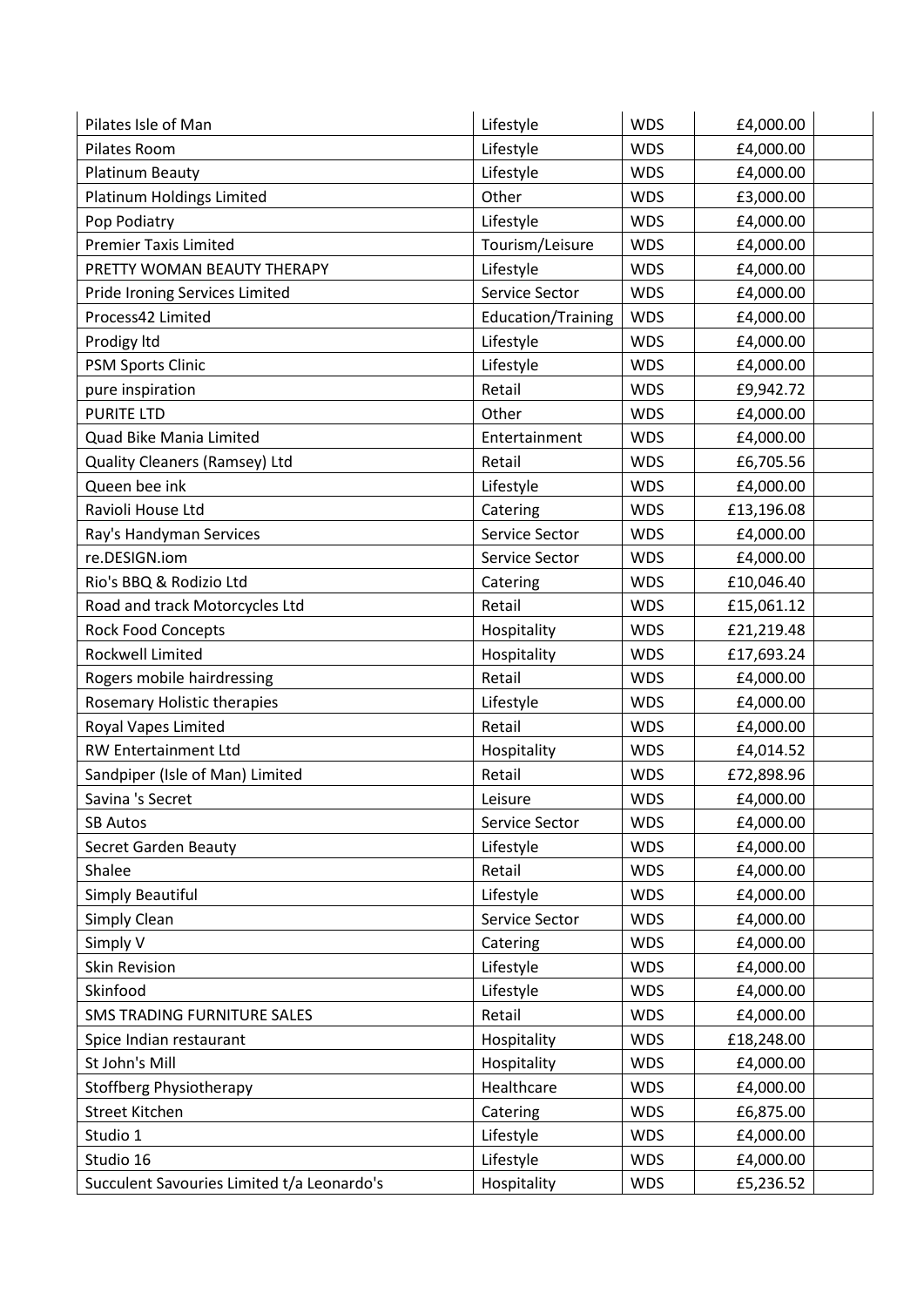| <b>SUMMERLIN LTD</b>                                | Catering                  | <b>WDS</b> | £7,171.96  |  |
|-----------------------------------------------------|---------------------------|------------|------------|--|
| Sun & Beauty Limited                                | Lifestyle                 | <b>WDS</b> | £7,680.00  |  |
| <b>Sweeney Todd</b>                                 | Lifestyle                 | <b>WDS</b> | £4,000.00  |  |
| Sweet Indulgence T/A Silverdale Cafe                | Hospitality               | <b>WDS</b> | £9,959.12  |  |
| <b>Sweet Sensations</b>                             | Catering                  | <b>WDS</b> | £4,000.00  |  |
| T2 Limited                                          | Catering                  | <b>WDS</b> | £4,000.00  |  |
| <b>TA Design</b>                                    | Lifestyle                 | <b>WDS</b> | £4,000.00  |  |
| Talk Of The Island                                  | Retail                    | <b>WDS</b> | £6,705.56  |  |
| <b>Tandoor LTD</b>                                  | Catering                  | <b>WDS</b> | £10,036.20 |  |
| <b>Tanmic Limited</b>                               | Hospitality               | <b>WDS</b> | £6,640.64  |  |
| <b>Target Tools Limited</b>                         | Retail                    | <b>WDS</b> | £10,223.36 |  |
| <b>Tates Traditional Butchers</b>                   | Retail                    | <b>WDS</b> | £4,000.00  |  |
| Telecabs                                            | Service Sector            | <b>WDS</b> | £4,000.00  |  |
| Telecabs (2002) Limited                             | Service Sector            | <b>WDS</b> | £4,000.00  |  |
| Thai Taste Restaurant Limited                       | Catering                  | <b>WDS</b> | £4,000.00  |  |
| Thalloo Event Management Ltd                        | Hospitality               | <b>WDS</b> | £4,000.00  |  |
| The 1:1 Diet by Cambridge Weight Plan with Caroline |                           |            |            |  |
| Murphy                                              | Lifestyle                 | <b>WDS</b> | £4,000.00  |  |
| The albert hotel                                    | Other                     | <b>WDS</b> | £13,125.12 |  |
| The Beauty Spot                                     | Lifestyle                 | <b>WDS</b> | £4,000.00  |  |
| The Beauty Studio IOM / Ara's Beauty Studio         | Lifestyle                 | <b>WDS</b> | £4,000.00  |  |
| the book company                                    | Retail                    | <b>WDS</b> | £34,381.68 |  |
| The Bookshop                                        | Retail                    | <b>WDS</b> | £4,000.00  |  |
| The Boredroom Limited                               | Retail                    | <b>WDS</b> | £4,000.00  |  |
| The Bowling green cafe Castletown                   | Hospitality               | <b>WDS</b> | £4,000.00  |  |
| The Coffee Cottage Limited                          | Catering                  | <b>WDS</b> | £4,000.00  |  |
| The Creek Inn Limited                               | Hospitality               | <b>WDS</b> | £17,747.52 |  |
| The Designer Loft (Formerly Bridal Party)           | Retail                    | <b>WDS</b> | £4,594.12  |  |
| The Famous Creg-Ny-Baa                              | Hospitality               | <b>WDS</b> | £5,948.80  |  |
| The Firm                                            | Healthcare                | <b>WDS</b> | £4,000.00  |  |
| The Foot Health Clinic Ltd                          | Lifestyle                 | <b>WDS</b> | £4,000.00  |  |
| The Garrison Limited                                | Catering                  | <b>WDS</b> | £4,000.00  |  |
| The get gorgeous company                            | Lifestyle                 | <b>WDS</b> | £4,000.00  |  |
| The Hair Hut                                        | Lifestyle                 | <b>WDS</b> | £4,000.00  |  |
| The Hutch Ltd                                       | Hospitality               | <b>WDS</b> | £4,000.00  |  |
| The Learning Curve Limited                          | <b>Education/Training</b> | <b>WDS</b> | £4,000.00  |  |
| The Lily Retreat Beauty Room                        | Lifestyle                 | <b>WDS</b> | £4,000.00  |  |
| The Look                                            | Lifestyle                 | <b>WDS</b> | £4,000.00  |  |
| The Mad Hatter Cake Boutique Ltd.                   | Catering                  | <b>WDS</b> | £5,915.92  |  |
| The Noodle Bar Ltd                                  | Catering                  | <b>WDS</b> | £5,437.84  |  |
| The Shed                                            | Hospitality               | <b>WDS</b> | £4,000.00  |  |
| The Shred House                                     | Leisure                   | <b>WDS</b> | £12,788.40 |  |
| The Signature Rooms                                 | Lifestyle                 | <b>WDS</b> | £5,289.32  |  |
| The Sporting & Dining Club                          | Entertainment             | <b>WDS</b> | £4,000.00  |  |
| The Toy Box - Peel Copy Centre                      | Retail                    | <b>WDS</b> | £4,000.00  |  |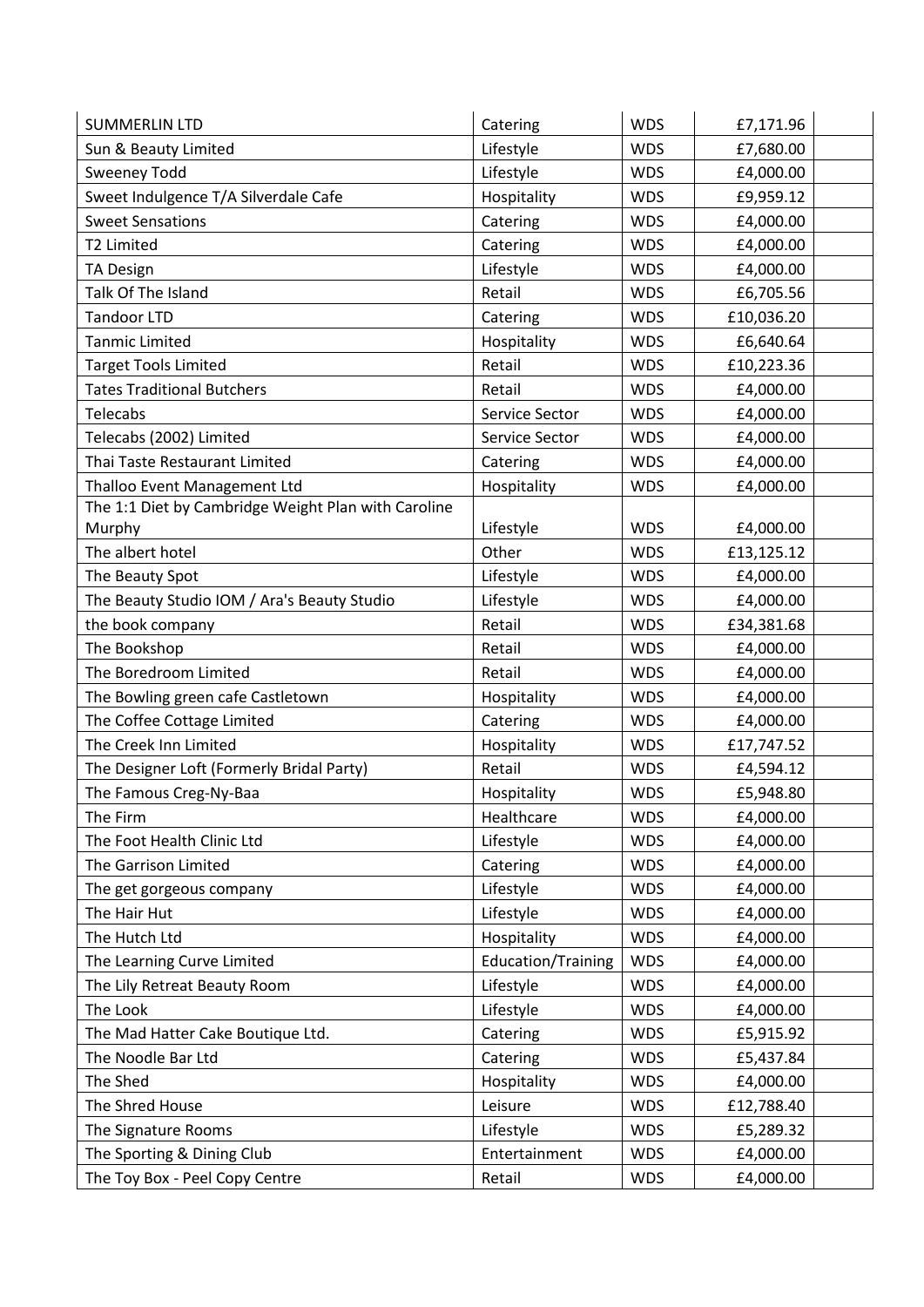| <b>Thompson Travel Ltd</b>                       | Tourism/Leisure           | <b>WDS</b> | £8,101.00  |
|--------------------------------------------------|---------------------------|------------|------------|
| Thrive Health & Fitness                          | Lifestyle                 | <b>WDS</b> | £4,000.00  |
| <b>TK Automotive</b>                             | Service Sector            | <b>WDS</b> | £4,000.00  |
| Top cleaning Itd                                 | Other                     | <b>WDS</b> | £4,000.00  |
| topstitch                                        | Retail                    | <b>WDS</b> | £4,000.00  |
| TRACEY BELL RAMSEY LIMITED                       | Healthcare                | <b>WDS</b> | £4,000.00  |
| Travelworld (Ramsey) Ltd                         | Tourism/Leisure           | <b>WDS</b> | £3,000.00  |
| Triskelion Polo Club Ltd                         | Leisure                   | <b>WDS</b> | £4,000.00  |
| TV Installations IOM                             | Other                     | <b>WDS</b> | £4,000.00  |
| <b>Tynwald Pies Limited</b>                      | Hospitality               | <b>WDS</b> | £19,197.20 |
| Uncle Fill's                                     | Retail                    | <b>WDS</b> | £4,404.16  |
| <b>Under The Sea</b>                             | Retail                    | <b>WDS</b> | £4,000.00  |
| Unity Dance School Limited                       | Education/Training        | <b>WDS</b> | £4,000.00  |
| Up and Running (IOM) Ltd                         | Retail                    | <b>WDS</b> | £7,411.02  |
| <b>Vacuum Cleaner Service</b>                    | Other                     | <b>WDS</b> | £4,000.00  |
| <b>Vannin Travel Limited</b>                     | Tourism/Leisure           | <b>WDS</b> | £6,454.76  |
| Venture Ltd trading as The Linen Service Company | Hospitality               | <b>WDS</b> | £20,502.28 |
| Versa                                            | Hospitality               | <b>WDS</b> | £5,725.40  |
| Vivaldi Catering Limited                         | <b>Education/Training</b> | <b>WDS</b> | £4,000.00  |
| warrenkeys bathrooms of man Itd                  | Retail                    | <b>WDS</b> | £11,736.96 |
| <b>Whittaker Trading Limited</b>                 | Retail                    | <b>WDS</b> | £40,641.16 |
| Wild Thyme                                       | Catering                  | <b>WDS</b> | £4,000.00  |
| World of Stickers Ltd                            | Retail                    | <b>WDS</b> | £4,000.00  |
|                                                  | Other                     | <b>WDS</b> | £4,000.00  |
|                                                  | Healthcare                | <b>WDS</b> | £4,000.00  |
|                                                  | Lifestyle                 | <b>WDS</b> | £4,000.00  |
|                                                  | Lifestyle                 | <b>WDS</b> | £4,000.00  |
|                                                  | Service Sector            | <b>WDS</b> | £4,000.00  |
|                                                  | Lifestyle                 | <b>WDS</b> | £4,000.00  |
|                                                  | Lifestyle                 | <b>WDS</b> | £4,000.00  |
|                                                  | Lifestyle                 | <b>WDS</b> | £4,000.00  |
|                                                  | Entertainment             | <b>WDS</b> | £4,000.00  |
|                                                  | Lifestyle                 | <b>WDS</b> | £4,000.00  |
|                                                  | Lifestyle                 | <b>WDS</b> | £4,000.00  |
|                                                  | Lifestyle                 | <b>WDS</b> | £4,000.00  |
|                                                  | Service Sector            | <b>WDS</b> | £4,000.00  |
|                                                  | Tourism/Leisure           | <b>WDS</b> | £4,000.00  |
|                                                  | Retail                    | <b>WDS</b> | £3,000.00  |
|                                                  | Tourism/Leisure           | <b>WDS</b> | £4,000.00  |
|                                                  | Lifestyle                 | <b>WDS</b> | £4,000.00  |
|                                                  | Lifestyle                 | <b>WDS</b> | £4,000.00  |
|                                                  | Tourism/Leisure           | <b>WDS</b> | £4,000.00  |
|                                                  | Service Sector            | <b>WDS</b> | £4,000.00  |
|                                                  | Service Sector            | <b>WDS</b> | £4,000.00  |
|                                                  | Retail                    | <b>WDS</b> | £4,000.00  |